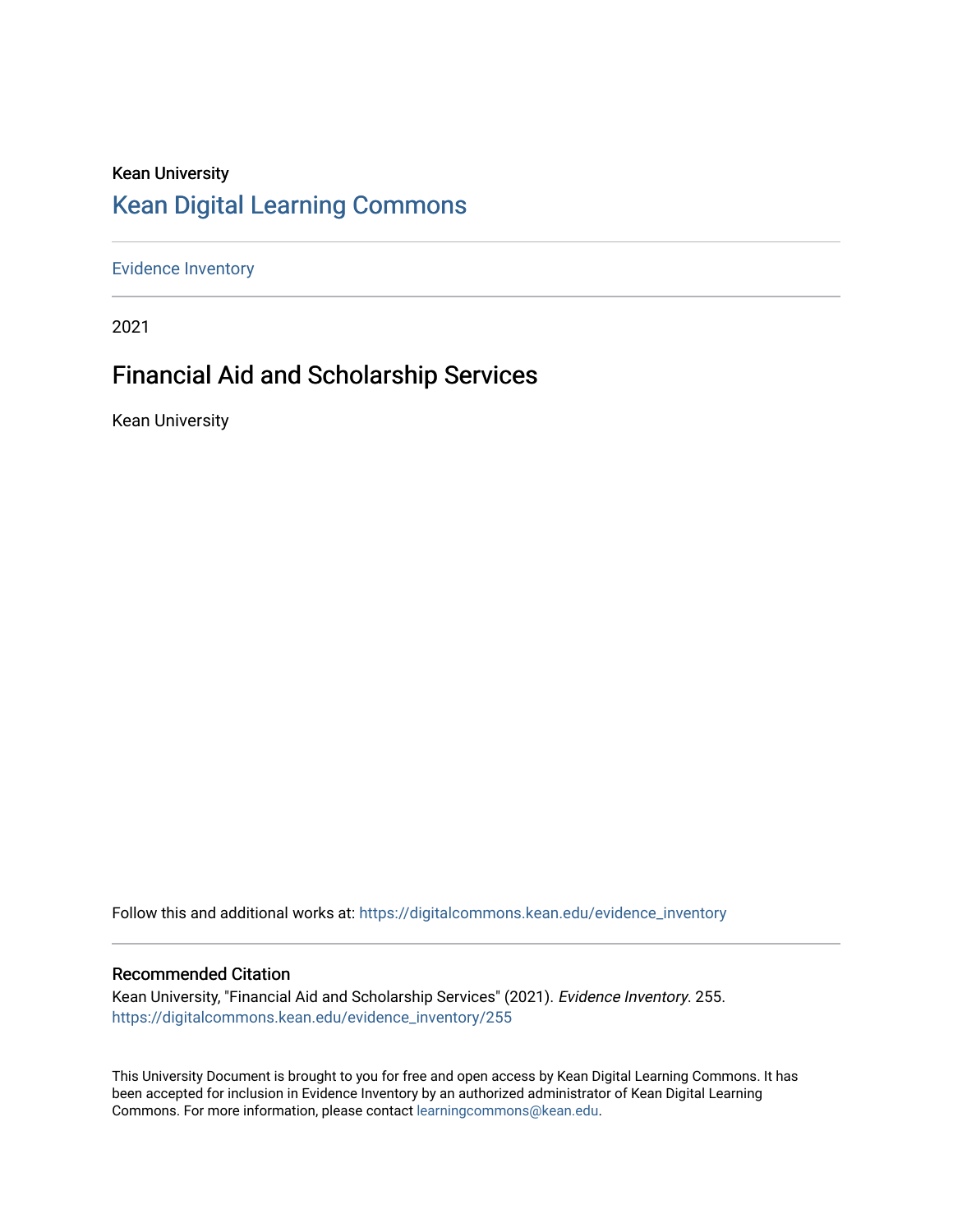#### Financial Aid and Scholarship Services

#### Abstract

The Office of Financial Aid & Scholarship Services is dedicated to educating students regarding the various aid programs that make attending college affordable for all. This webpage will provide you all the needed resources for financial aid.

#### Keywords

Standard II, Finance, Scholarship, Student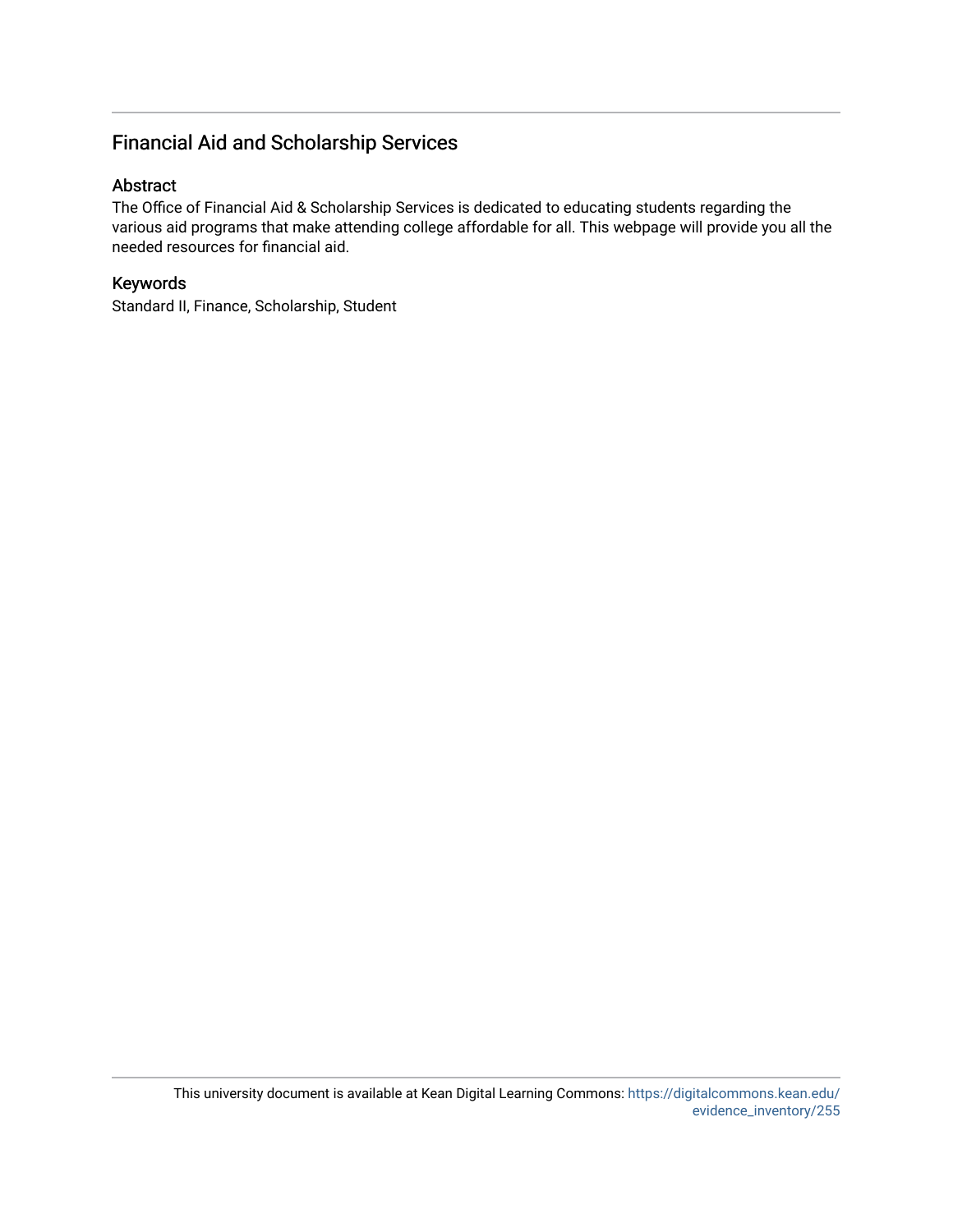## Health & Safety

Kean University is dedicated to protecting the health and well-being of our campus community. Learn more about the University's health and safety [protocols](https://www.kean.edu/health-safety-protocols) designed to reduce the spread of COVID-19.

The Office of Financial Aid & Scholarship Services is dedicated to educating students regarding the various aid programs that make attending college affordable for all.



# Financial Aid & Scholarship Services

QLess is our new online queuing system that will allow students to wait in a virtual line rather than a physical line when seeking assistance from the University One Stop Service Center.

Join the One Stop [virtual](https://kiosk.us2.qless.com/kiosk/app/home/7100000036) line or scan the QR code.



### QLess

Our page is full of helpful information, so please check it out.



### Get Started Today



### **How to Apply for [Financial](https://www.kean.edu/offices/financial-aid/how-apply-financial-aid) Aid**







**Schedule an [Appointment](https://keanfinancialaid.youcanbook.me/) with an Aid Advisor**

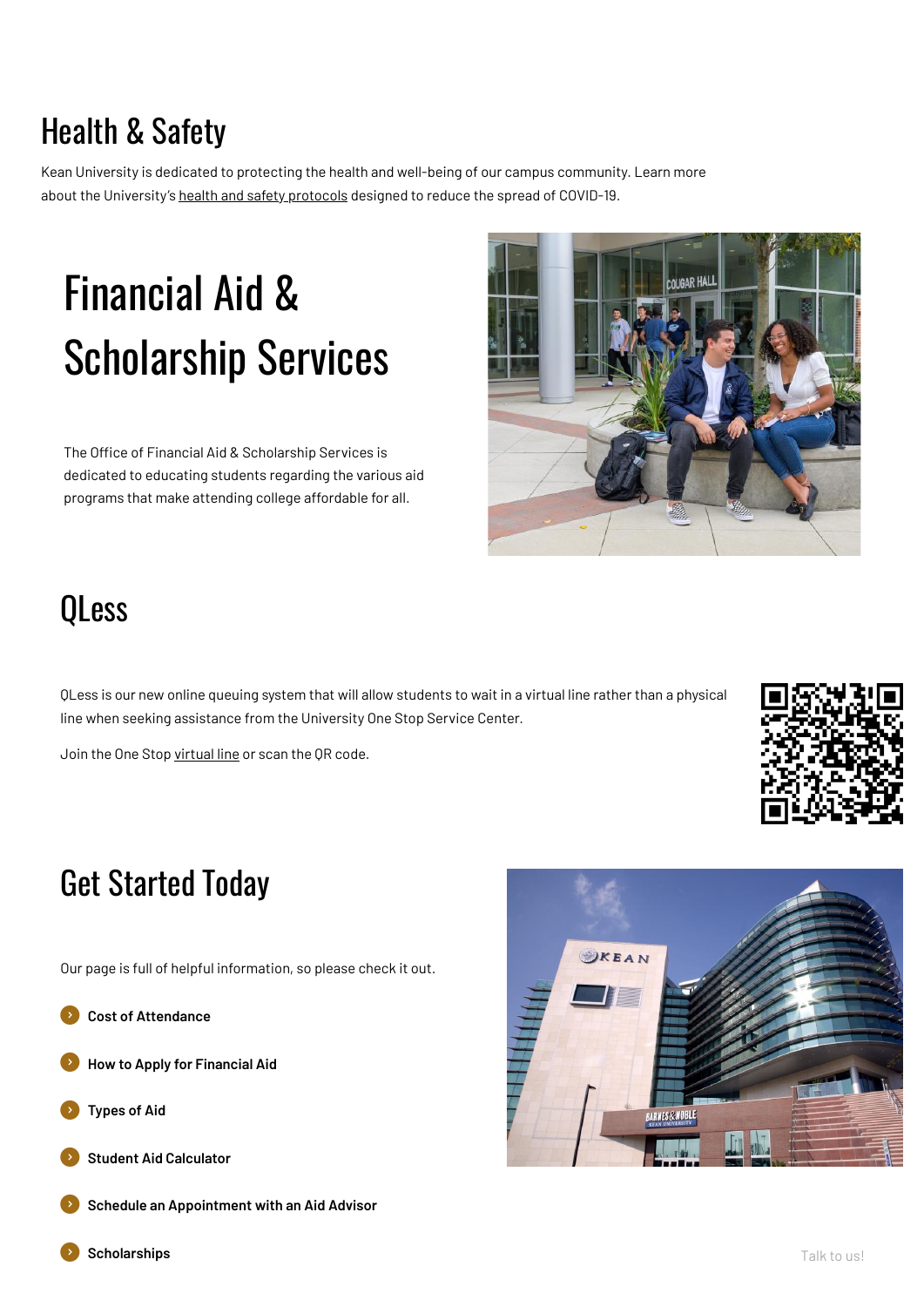The Cost of Attendance (COA) includes: tuition and fees, room and board, books and supplies, transportation and personal/miscellaneous expenses. COA is divided into two types of costs: direct and indirect costs.

### Funding Resources



- **Entrance and Exit Loan [Counseling](https://www.kean.edu/offices/financial-aid/entrance-and-exit-loan-counseling)**
- **Federal Work Study [Program](https://www.kean.edu/offices/financial-aid/federal-work-study-program)**
- **Master [Promissory](https://www.kean.edu/offices/financial-aid/master-promissory-note) Note**
- **Financial Literacy [Information](https://njhesaa.everfi-next.net/welcome/njcolleges360?show=registration&rf=002622)**

Our page is full of helpful information, so please check it out.

### Support Resources

**State Aid for New Jersey [Dreamers](https://www.hesaa.org/Pages/NJAlternativeApplication.aspx)**

**[Important](https://www.kean.edu/offices/financial-aid/financial-aid-forms) Forms**

**[Satisfactory](https://www.kean.edu/offices/financial-aid/satisfactory-academic-progress-policy) Academic Progress Policy**

**Note:** Kean University is an NCAA Division III member institution. NCAA Division III rules prohibit the awarding of financial aid and/or scholarships based upon athletics criteria. Therefore, the University is prohibited from awarding financial aid and/or scholarships based upon athletic ability, leadership, participation or performance. I alk to us!

Kean University offers a number of scholarships to help qualified undergraduate and graduate students of every race/ethnicity, gender, and creed meet the financial requirements of attending college.

All students are also strongly encouraged to complete a Free Application for Federal Student Aid (FAFSA), which will improve their ability to receive needed funding through grants and other types of financial aid. The FAFSA application can be completed electronically by visiting [www.fafsa.ed.gov.](http://www.fafsa.ed.gov/)

The Kean University Foundation Scholarship Application is online from **October 1, 2021 through March 1, 2022 (with a priority deadline of February 1 for incoming freshmen).** Awards for the current academic year have already been made.

### Scholarship Services



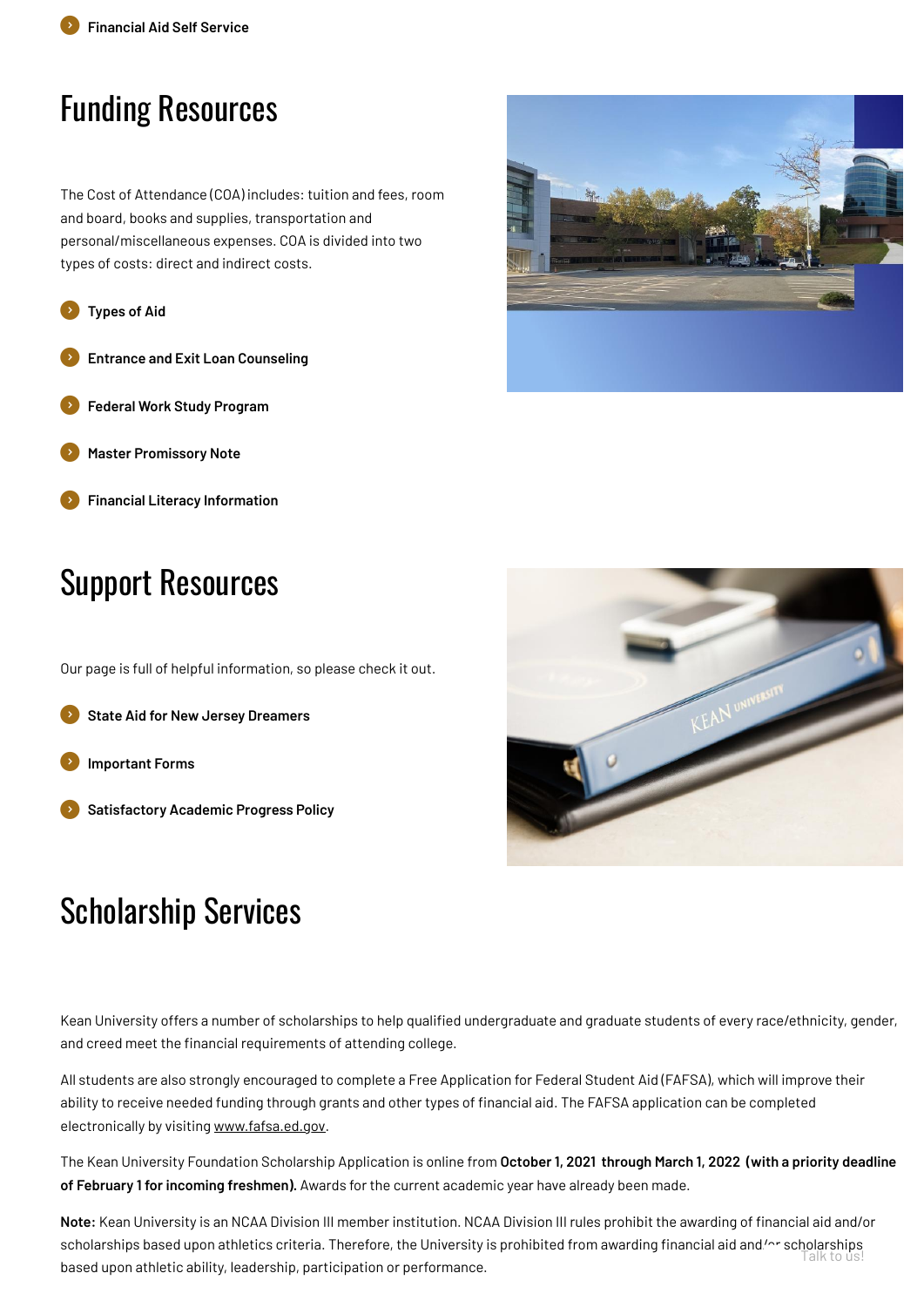### Financial Aid & [Scholarship](https://www.kean.edu/offices/financial-aid) Services

| <b>Scholarship Services</b>                    |
|------------------------------------------------|
| <b>Net Price Calculator</b>                    |
| <b>Disbursements and Adjustments</b>           |
| <b>Financial Aid Calendar</b>                  |
| <b>Financial Aid Events</b>                    |
| <b>Forms</b>                                   |
| <b>Frequently Asked Questions</b>              |
| <b>Graduate Students</b>                       |
| HEERF (Higher Education Emergency Relief Fund) |
| <b>Kean Tuition Promise</b>                    |
| <b>NJ State Scholarships</b>                   |
| <b>Office Hours</b>                            |
| <b>Staff</b>                                   |
| <b>Third Week Attendance Policy</b>            |
| <b>Unemployment Tuition Waiver</b>             |
| Verification                                   |
| <b>Withdrawal From Classes</b>                 |
| <b>Consumer Information</b>                    |
| <b>Cost of Attendance</b>                      |

### **Cheryl Zhang**

Director

Office of Financial Aid & Scholarship Services

Center for Academic Success (CAS)

Room 124

Telephone: (908) [737-3190](tel:%28908%29737-3190)

Fax: (908) 737-3200

Email: [finaid@kean.edu](mailto:finaid@kean.edu)